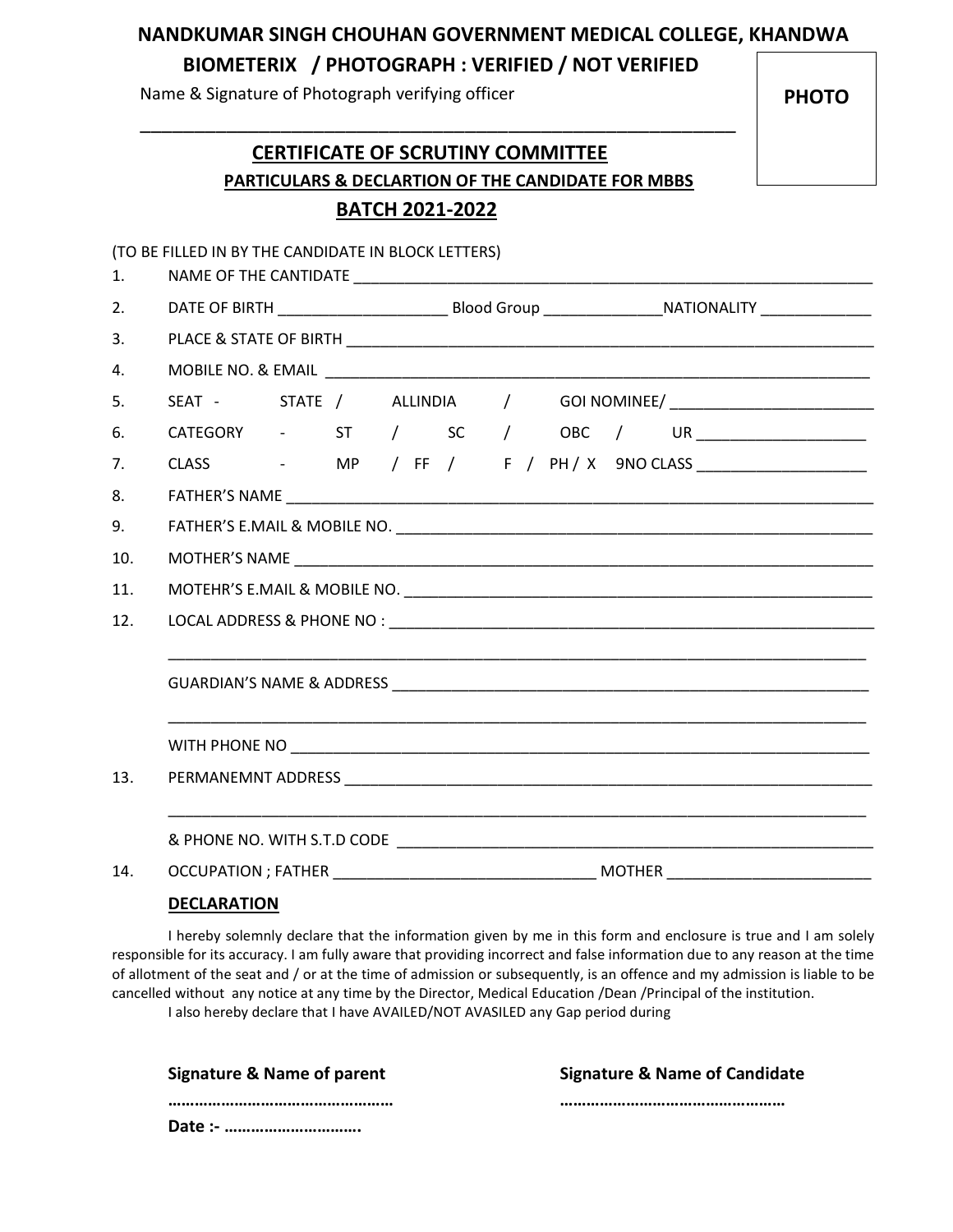#### FOLLWING ORIGINAL DOCUMENTS ARE DEING SUBMITTED BY THE CANDIDATE

Name of Candidate \_\_\_\_\_\_\_\_\_\_\_\_\_\_\_\_\_\_\_\_\_\_\_\_\_\_\_\_\_\_\_ S/O \_\_\_\_\_\_\_\_\_\_\_\_\_\_\_\_\_\_\_\_\_\_\_\_\_\_\_\_\_\_

| D/O  |                                                                                                                                                                                                                             |                                                           |                        |                                 |                                                          |               |  |
|------|-----------------------------------------------------------------------------------------------------------------------------------------------------------------------------------------------------------------------------|-----------------------------------------------------------|------------------------|---------------------------------|----------------------------------------------------------|---------------|--|
| S.NO | <b>DOCUMENT</b>                                                                                                                                                                                                             | <b>NAME</b><br><b>OF</b><br><b>ISSUING</b><br><b>BODY</b> | <b>DOCUMENT</b><br>NO. | <b>DOCUMENTS</b><br><b>DATE</b> | <b>SIGNING</b><br><b>AUTHORITY OF</b><br><b>DOCUMENT</b> | <b>REMARK</b> |  |
| 1.   | Allotment letter                                                                                                                                                                                                            |                                                           |                        |                                 |                                                          |               |  |
| 2.   | The Confirmation Page of Registration                                                                                                                                                                                       |                                                           |                        |                                 |                                                          |               |  |
|      | for Neet 2021-22                                                                                                                                                                                                            |                                                           |                        |                                 |                                                          |               |  |
| 3.   | NEET mark sheet/Rank letter                                                                                                                                                                                                 |                                                           |                        |                                 |                                                          |               |  |
| 4.   | Admit Card / Roll No                                                                                                                                                                                                        |                                                           |                        |                                 |                                                          |               |  |
| 5.   | 10 <sup>th</sup> Marksheet & Certificate                                                                                                                                                                                    |                                                           |                        |                                 |                                                          |               |  |
| 6.   | 11 <sup>th</sup> Marksheet                                                                                                                                                                                                  |                                                           |                        |                                 |                                                          |               |  |
| 7.   | 12 <sup>th</sup> Marksheet & Certificate                                                                                                                                                                                    |                                                           |                        |                                 |                                                          |               |  |
| 8.   | <b>Bonafied</b><br>Resident<br>&<br>M.P.                                                                                                                                                                                    |                                                           |                        |                                 |                                                          |               |  |
|      | nationality Certificate/ Affidavit<br>अन्य राज्य का निवासी होने का लाभ नही।                                                                                                                                                 |                                                           |                        |                                 |                                                          |               |  |
| 9.   | Income Certificate                                                                                                                                                                                                          |                                                           |                        |                                 |                                                          |               |  |
| 10.  | Aadhar card                                                                                                                                                                                                                 |                                                           |                        |                                 |                                                          |               |  |
| 11.  | Caste Certificate (Digital)                                                                                                                                                                                                 |                                                           |                        |                                 |                                                          |               |  |
| 12.  | Gap Affidavit                                                                                                                                                                                                               |                                                           |                        |                                 |                                                          |               |  |
| 13.  | School /College Leaving certificate                                                                                                                                                                                         |                                                           |                        |                                 |                                                          |               |  |
| 14.  | Migration certificate                                                                                                                                                                                                       |                                                           |                        |                                 |                                                          |               |  |
| 15.  | Certificate -F.F./M.P/P.H/EWS                                                                                                                                                                                               |                                                           |                        |                                 |                                                          |               |  |
| 16.  | Proof of below poverty line                                                                                                                                                                                                 |                                                           |                        |                                 |                                                          |               |  |
| 17.  | <b>Green Card Holder</b>                                                                                                                                                                                                    |                                                           |                        |                                 |                                                          |               |  |
| 18.  | <b>Medical Fitness Certificate</b>                                                                                                                                                                                          |                                                           |                        |                                 |                                                          |               |  |
| 19.  | Bond (Seat Leaving)                                                                                                                                                                                                         |                                                           |                        |                                 |                                                          |               |  |
| 20.  | Bond & (Rural Service), If Upgradation                                                                                                                                                                                      |                                                           |                        |                                 |                                                          |               |  |
|      | Affidavit on (500Rs) stamp<br>then                                                                                                                                                                                          |                                                           |                        |                                 |                                                          |               |  |
|      | paper                                                                                                                                                                                                                       |                                                           |                        |                                 |                                                          |               |  |
| 21.  | Affidavit (Anti Ragging Parent +                                                                                                                                                                                            |                                                           |                        |                                 |                                                          |               |  |
| 22.  | Student)<br><b>Character Certificate</b>                                                                                                                                                                                    |                                                           |                        |                                 |                                                          |               |  |
| 23.  | self-addressed<br>10                                                                                                                                                                                                        |                                                           |                        |                                 |                                                          |               |  |
|      | stamped<br>envelops                                                                                                                                                                                                         |                                                           |                        |                                 |                                                          |               |  |
| 24.  |                                                                                                                                                                                                                             |                                                           |                        |                                 |                                                          |               |  |
| 25.  | Any Other Certificate<br>CD of all above documents                                                                                                                                                                          |                                                           |                        |                                 |                                                          |               |  |
|      |                                                                                                                                                                                                                             |                                                           |                        |                                 |                                                          |               |  |
| 26.  | "30" recent passport size colored photograph (front view with both the ears clearly visible) with name,<br>application no. and merit no. written with blow point at the back of the photograph and One $4 \times 6$ cm size |                                                           |                        |                                 |                                                          |               |  |
|      | coloured photograph (front view with both the eras clearly visible).                                                                                                                                                        |                                                           |                        |                                 |                                                          |               |  |
|      |                                                                                                                                                                                                                             |                                                           |                        |                                 |                                                          |               |  |

#### Note :- Do you apply for up gradation ? Yes/No

Total No. Of Documents \_\_\_\_\_\_\_\_\_ Signature of the candidate \_\_\_\_\_\_\_\_\_\_\_

NSC Government Medical College, Khandwa (MP)

The above mentioned submitted documents were scrutinized by the committee & found in order candidate is recommended for depositing the fees for admission

| <b>MEMBER</b>            | <b>MEMBER</b> | <b>MEMBER</b>                                                    |
|--------------------------|---------------|------------------------------------------------------------------|
| <b>MEMBER</b><br>Date :- | <b>MEMBER</b> | <b>MEMBER</b>                                                    |
|                          |               | Chairman/Co-Ordinator/Nodal Officer<br><b>Scrutiny Committee</b> |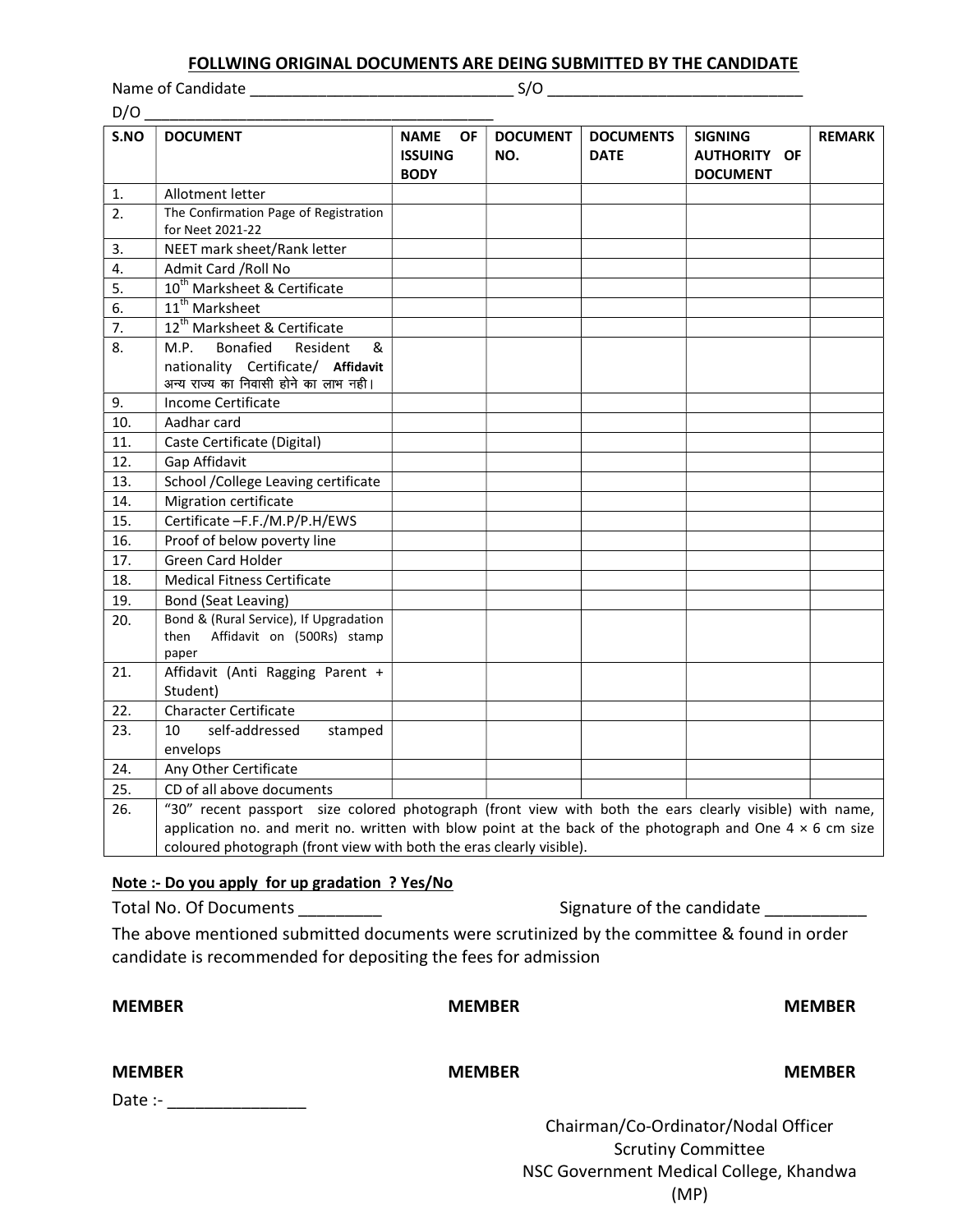### प्रवेश के समय अभ्यर्थी द्वारा संस्था में जमा किये गये मूल दस्तावेजों से संबंधित पत्र

प्रमाणित किया जाता हैं कि अभ्यर्थी ………………………………………………………… द्वारा आवंटिक पाठक्रम एम.बी.बी.एस में किये गये हैं :--

### **S.No Description**

**Status** 

- 1. चयन परीक्षा हेतू अभ्यर्थी के पंजीयन की फोटोंयुक्त प्रति।
- 2. चयन परीक्षा की अंक सूची की प्रति।
- 3. एमसीआई / डीसीआई द्वारा अर्हता परीक्षा की (यथा हायर सेकेन्ड्री 10+02 आदि) अंकसूची की मूल प्रति।
- 4. अर्हता परीक्षा की अंकसूची में जन्मतिथि अंकित नही होने की दशा में कक्षा 10 वी उत्तीर्ण करने का प्रमाण पत्र अथवा अंकसूची (जिसमें जन्मतिथि अंकित हो) की मूल प्रति।
- 5. सक्षम अधिकारी द्वारा जारी मध्यप्रदेश के स्थानीय निवासी (मूल निवासी ) प्रमाण पत्र की मूल प्रति।
- 6. परीक्षा के ठीक पूर्व वर्ष में अभ्यर्थी के परिवार की वार्षिक आय का प्रमाण पत्र। यह प्रमाण पत्र स्वयं अभ्यर्थी द्वारा भी जारी किया जा सकता हैं।
- 7. अभ्यर्थी के आधार कार्ड की फोटों प्रति।
- 8. आरक्षण का लाभ लेने वालों के लिये सक्षम अधिकारी द्वारा जारी स्थायी जाति प्रमाण पत्र की मूल प्रति।
- 9. दिव्यागं प्रवर्ग का लाभ लेने वालों केइ लिये सक्षम अधिकारी द्वारा जारी स्थायी जाति प्रमाण पत्र की मूल प्रति ।
- 10. अनिवासी भारतीय अभ्यर्थी का संलग्न प्रास्प में शपथ पत्र।
- 11. एनआरआई प्रवर्ग से प्रेवेश के लिये अभ्यर्थी को प्रायोजित करने वाले एनआरआई के ओसीआई कार्उ की फोटों प्रति अथवा संबंधित दूतावास द्वारा जारी प्रमाण पत्र की मूल प्रति।
- 12. मध्यप्रदेश के अन्यत्र किसी राज्य से मूल) निवासी (स्थानीय निवासी) प्रमाण पत्र नही करने संबंधी शपथ पत्र।
- 13. अनिवासी भारतीय का संलग्न प्रारूप में अभ्यर्थी के उस पर आश्रिम होने संबंधी संलग्न प्रारूप में नोटरी द्वारा प्रमाणित शपथ पत्र।
- 14. सैनिक प्रवर्ग का लाभ लेने के लिये सेवारत् सैनिक के संबंध में उसकी यूनिटि के कमाण्डेंट द्वारा और सेवानिवृत्ति अथवाा मृत सैनिक के संबंध में उसके जिले के सैंनिक कल्याण बोर्ड द्वारा जारी प्रमाण पत्र मूल प्रति ।
- 15. स्वतंत्रता संग्राम सेनानी प्रवर्ग का लाभ लेने के लिये अभ्यर्थी को संबंधित जिला मजिस्ट्रेट को जारी किया गया प्रमाण पत्र।

हस्ताक्षर अभ्यर्थी

हस्ताक्षर नोडल अधिकारी डॉक्यूमेंट कलेक्श्न एंड कपाइलेशन समिति एंड कलेक्शन ऑफ फीस

अधिष्ठाता / प्राचार्य संस्था का नाम एवं संस्थान नं.सि.चौ.शासकीय चिकित्सा महाविद्यालय खण्डवा (म.प्र.)